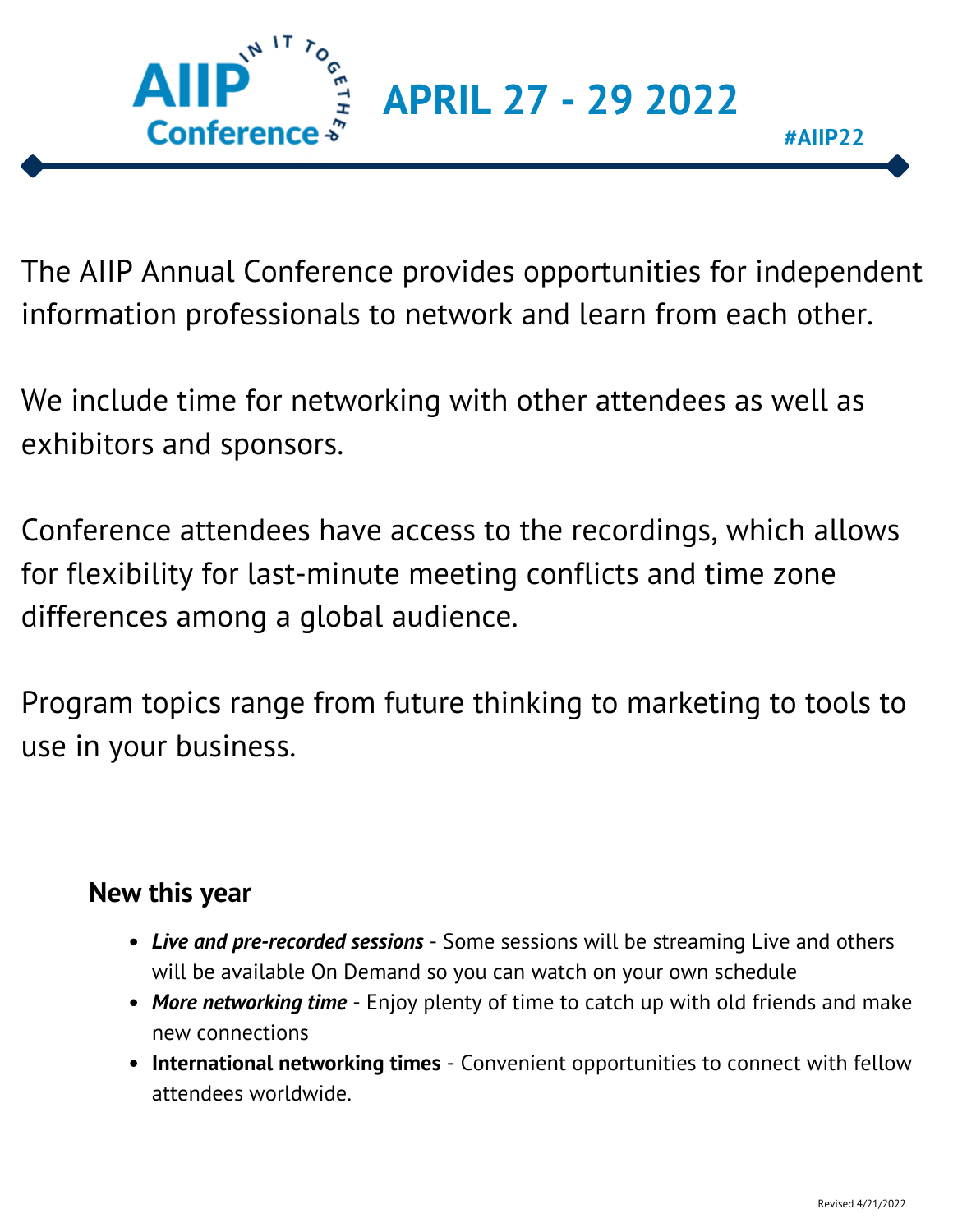

**#AIIP22**

## **DETAILED PROGRAM**

### **Pre-Conference Warm-Up Sessions**

### **2:00 pm - 6:00 pm UTC**

2:00 - 3:00 pm UTC - **Introduction to #AIIP22 Virtual Platform.** Socio representatives will introduce the virtual conference platform, provide attendees a formal overview of all the options and features, and will help ensure your tech setup is appropriate. You'll also have time to explore the platform, set up your profiles, and get comfortable.

3:00 - 5:00 pm UTC - **Hi, I'm {\_\_\_}: The What, Why, and How of Memorable Introductions, Parts 1 and 2**. How you introduce yourself is either a conversation starter or a conversation killer. During the first hour, Mary Ellen Bates will help you craft a memorable introduction - one that opens up the opportunity for conversation and connection. Whether you're just getting started, pivoting into something new, or wanting a fresh way to talk about the steady path you're on, there is benefit for you in this hands-on session.

During the second hour, watch a pre-recorded session with Jennifer Burke, who will take you through effective delivery in a live virtual or recorded video setting. She'll talk about tools that will help you look like a pro, how to settle in to talking to the camera, and how to extend the use of your recorded introduction for the AIIP Conference and beyond.

5:00 - 6:00 pm UTC **Networking.** Get a taste of the first of many #AIIP22 networking sessions. Grab a snack and a beverage of your choice, and take this hour to participate in a little ice-breaker exercise, reconnect with members you know and meet those you don't, and continue to get familiar with the virtual platform and the many ways to connect with one another.

**April 22**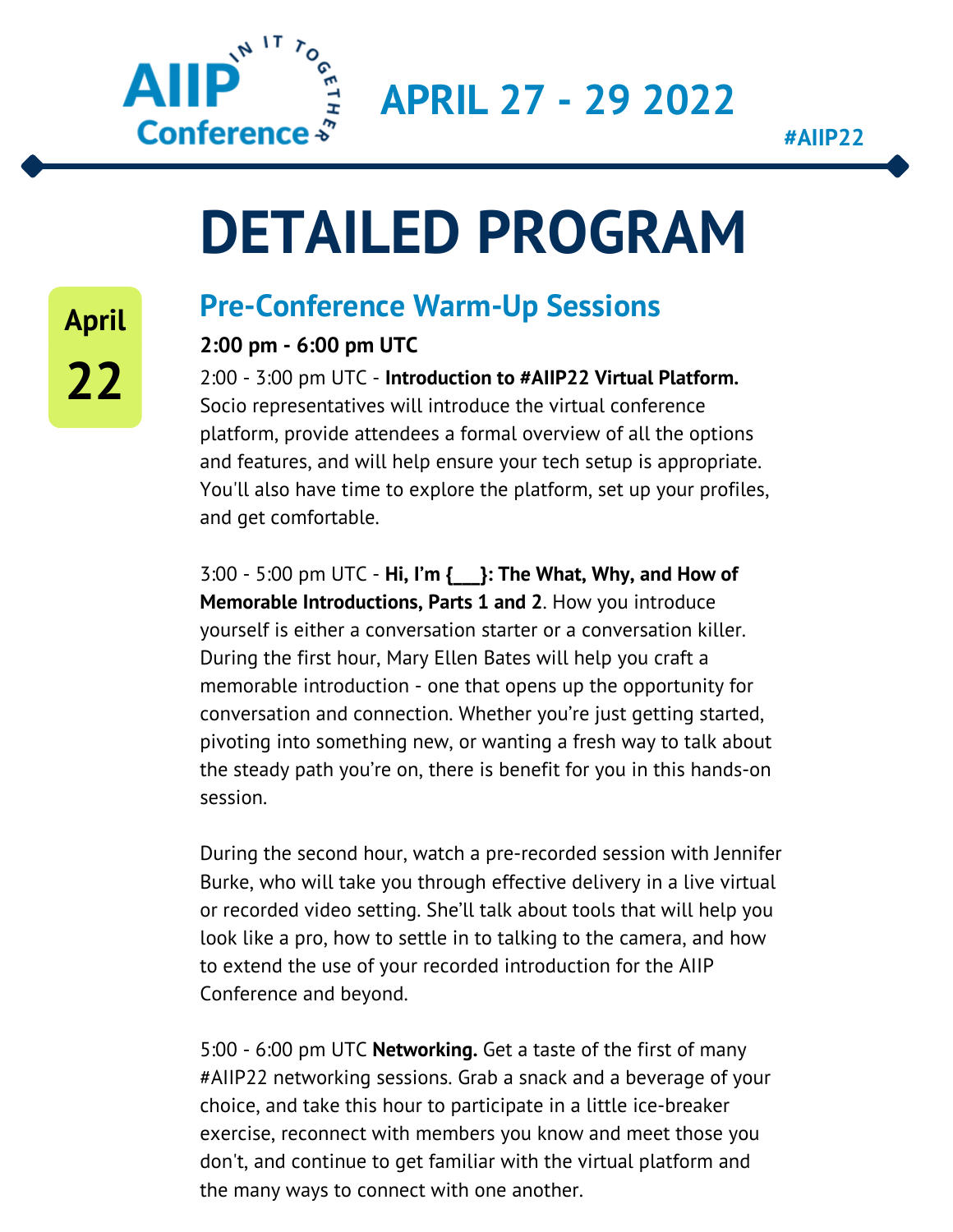

**#AIIP22**

## **DETAILED PROGRAM**

## **Pre-Conference Warm-Up Sessions**

**4:00 pm - 8:30 pm UTC**

4:00 - 6:00 pm UTC - **Hi, I'm {\_\_\_}: The What, Why, and How of Memorable Introductions: Office Hours.** Presenters Mary Ellen Bates and Jennifer Burke continue their Friday, April 22 session with open discussion hours for follow up questions, practice, and feedback. Don't miss out on this opportunity to make the most of your recorded video introduction to #AIIP22!

7:30 - 8:30 pm UTC - Introduction to #AIIP22 Virtual Platform. A repeat of the Friday session with Socio representatives.

**April 27**

## **Day 1**

**6:00 - 8:00 am UTC and 2:00 pm - 8:00 pm UTC**

6:00 - 8:00 am UTC - International Networking

2:00 - 2:30 pm UTC - Welcome & Opening Remarks

2:30 - 3:00 pm UTC - Awards Ceremony

3:10 - 4:00 pm UTC - Speaker Session *Into The Still Unknown: Consulting in the Latest Next Normal*, **Richard Hulser**

Expectations were that the 'next normal' would be happening by now but that is not the case. What does that mean for your consulting business and your clients? Flexibility, adaptability, and more are key for us and our clients as everything continues to be in flux. This session includes a brief overview of consulting in the latest next normal as seen by the large consulting groups, with majority of time dedicated to group discussions of experiences and ideas on the challenges and opportunities for independent info pros.

4:15 - 5:00 pm UTC - Orientation and Conference Overview

5:00 - 8:00 pm UTC - Networking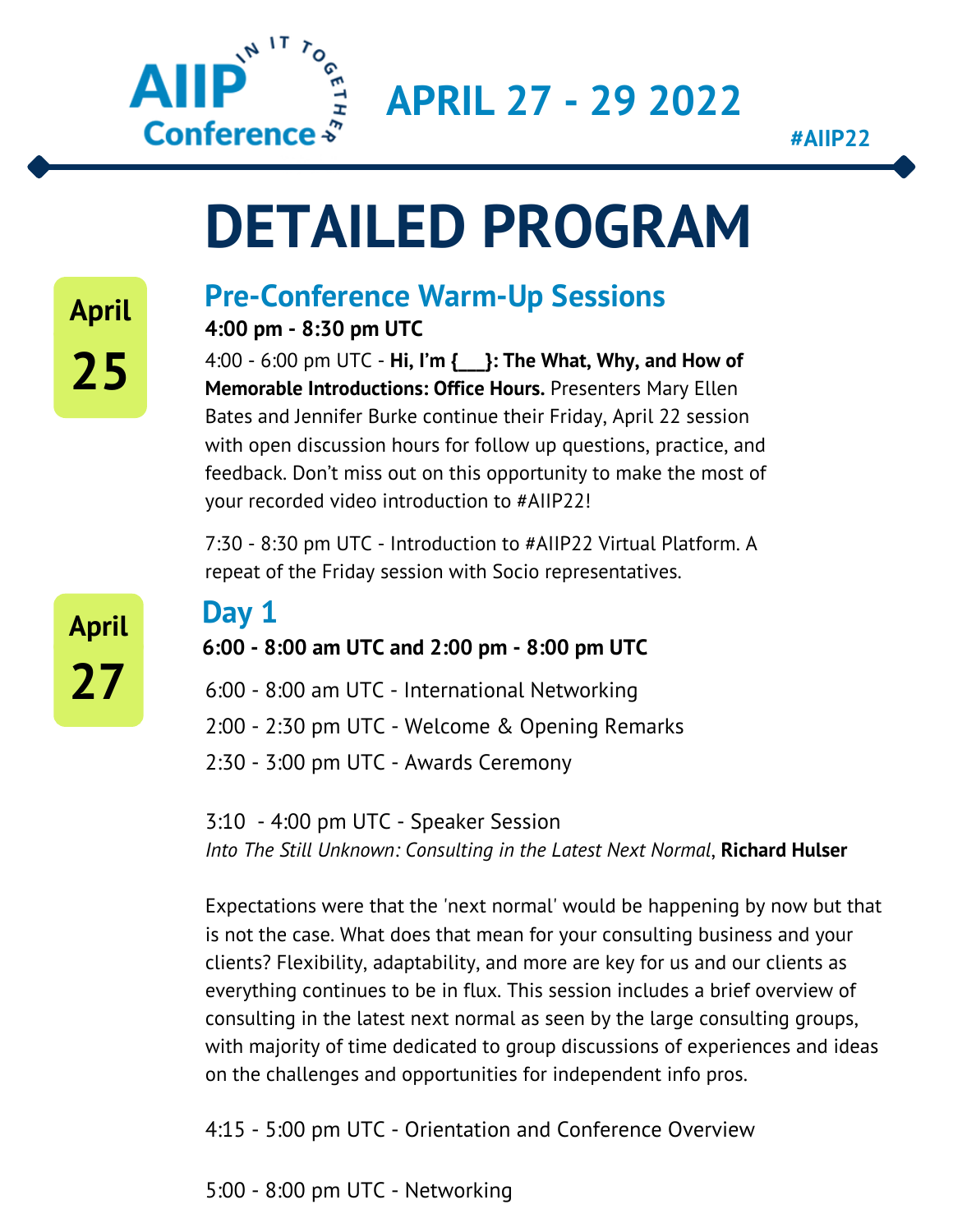

**April**

**28**

**APRIL 27 - 29 2022**

## **Day 2 DETAILED PROGRAM**

**6:00 - 8:00 am UTC and 1:00 pm - 9:00 pm UTC**

6:00 - 8:00 am UTC - International Networking

1:00 - 1:50 pm UTC - Networking

2:00 - 2:50 pm UTC - Keynote Speaker: **Sue Lacey Bryant** *Embracing Technological Change: How Info-Entrepreneurs Can Prepare for the Opportunities*

Inquisitive, agile and talented thought-leaders and advisers, today's entrepreneurial information consultants are particularly well placed to maximise the opportunities presented by the 4th Industrial Revolution through which we are living and working. These are exciting times, with new opportunities to unlock the value of information for clients.

Tracing the emergence of a personal interest in technological change, Sue Lacey Bryant will touch on the health context in which she works, leading the strategic development of health libraries, incorporating a vital workstream on workforce development.

3:00 - 3:50 pm UTC - Networking. Join Keynote Speaker Sue Lacey Bryant and your fellow attendees for a guided discussion about how we as info-entrepreneurs can embrace technological change.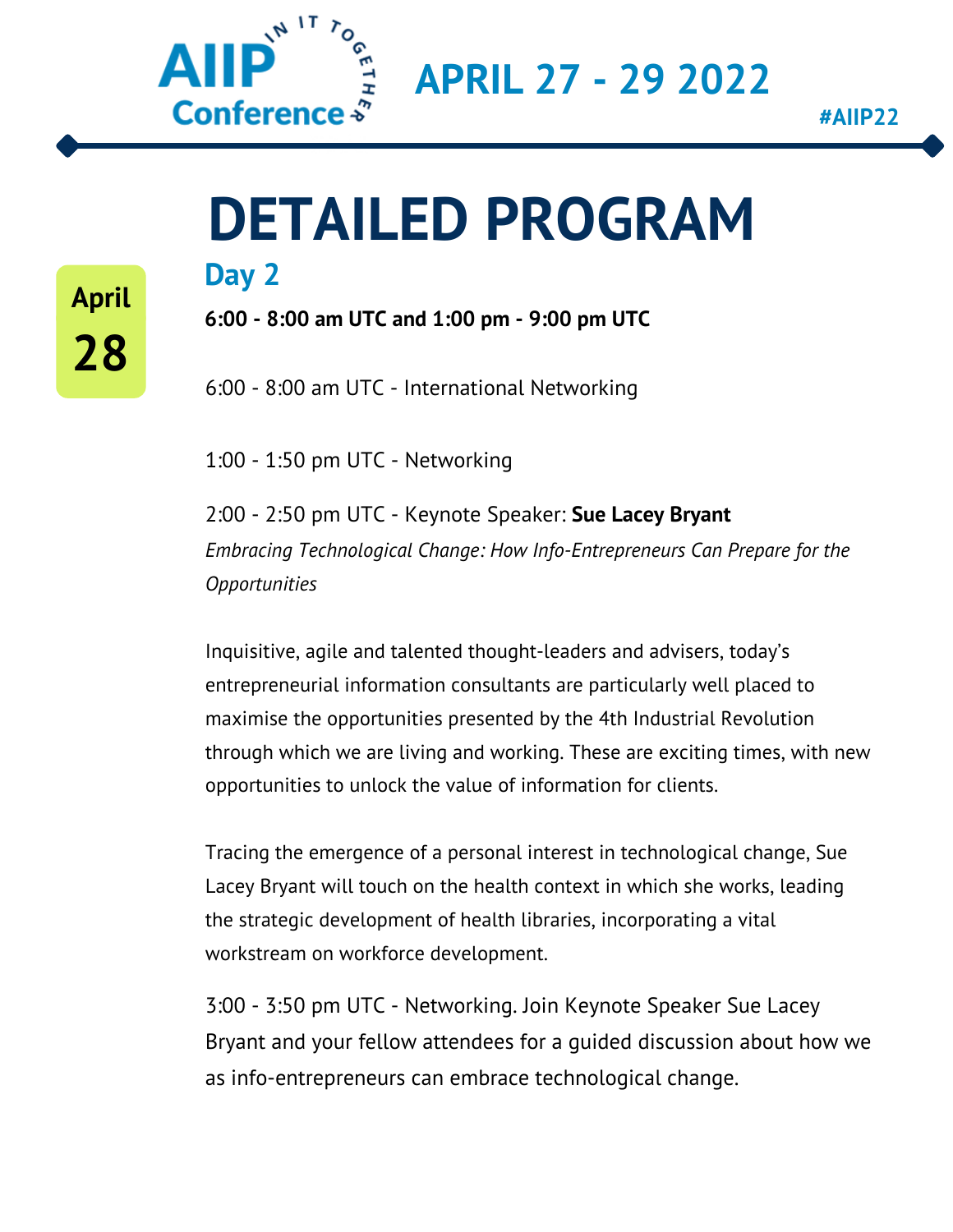

**#AIIP22**

# **DETAILED PROGRAM**

### **Day 2 continued**

4:00 - 4:40 pm UTC - Speaker Session

#### *Using Digital Tech for Social Impact, Randeep Sudan*

Randeep Sudan will share his experience in starting a social impact enterprise - Multiverz. The company is developing digital solutions that can potentially help policymakers, companies, academic institutions, and individuals better prepare for the future of work. The talk will lay out the social impact ambitions of Multiverz, the challenges along the way, and how he is trying to overcome them. The talk will emphasize the importance of partnerships and the need to keep pace with fast-changing technologies.

4:40 - 5:30 pm UTC - Networking

5:30 - 6:20 pm UTC - Speaker Session

*Are you listening? The Value of Active Listening, Kelly Berry, Rhonda Bowen, Liz McLean*

This session will cover these discussion topics, with the goal of generating lots of chat as we share this content: What is Active Listening?, Conversational Skills & Emotional Intelligence related to Active Listening, Active Listening as an InfoPro/Solopreneur, Active Listening for Knowledge Exchange, Active Listening in Diverse Cultures, Practical Suggestions for Improving your Active Listening and Group-Sourced Takeaways at the end.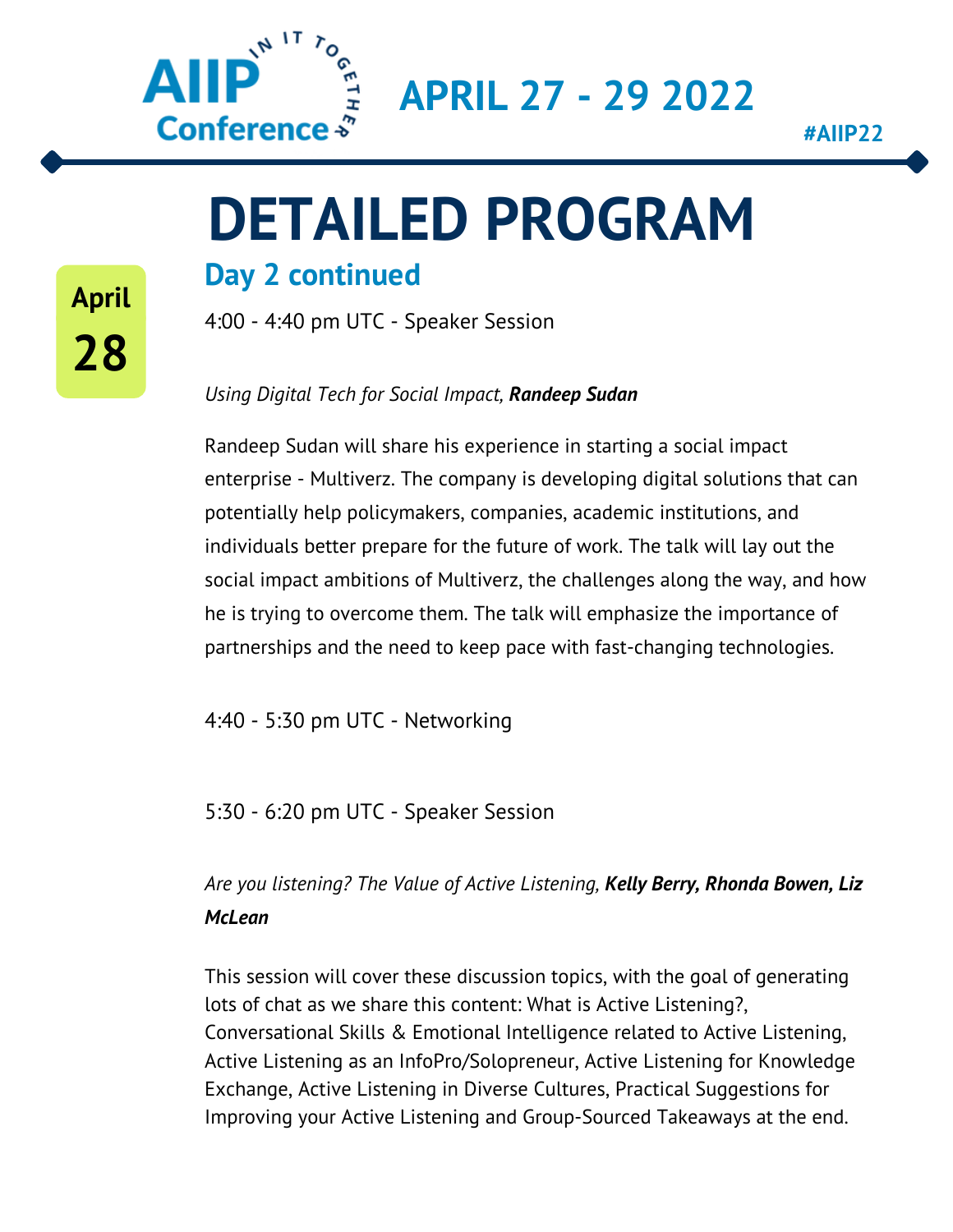

**#AIIP22**

# **DETAILED PROGRAM**

### **Day 2 continued**

6:45 - 7:20 pm UTC - Speaker Session

*Helping Clients Win: Best Practices in Competitive Intelligence Research, Tanya Humphrey, Nicolle McKinnon*

In this session you will learn:

- the types of intelligence companies need
- what is done with that intelligence
- common methodologies deployed for CI/MI
- tips and tricks for deep competitive intelligence through secondary research

7:30 - 9:00 pm UTC - Networking Event

**April 28**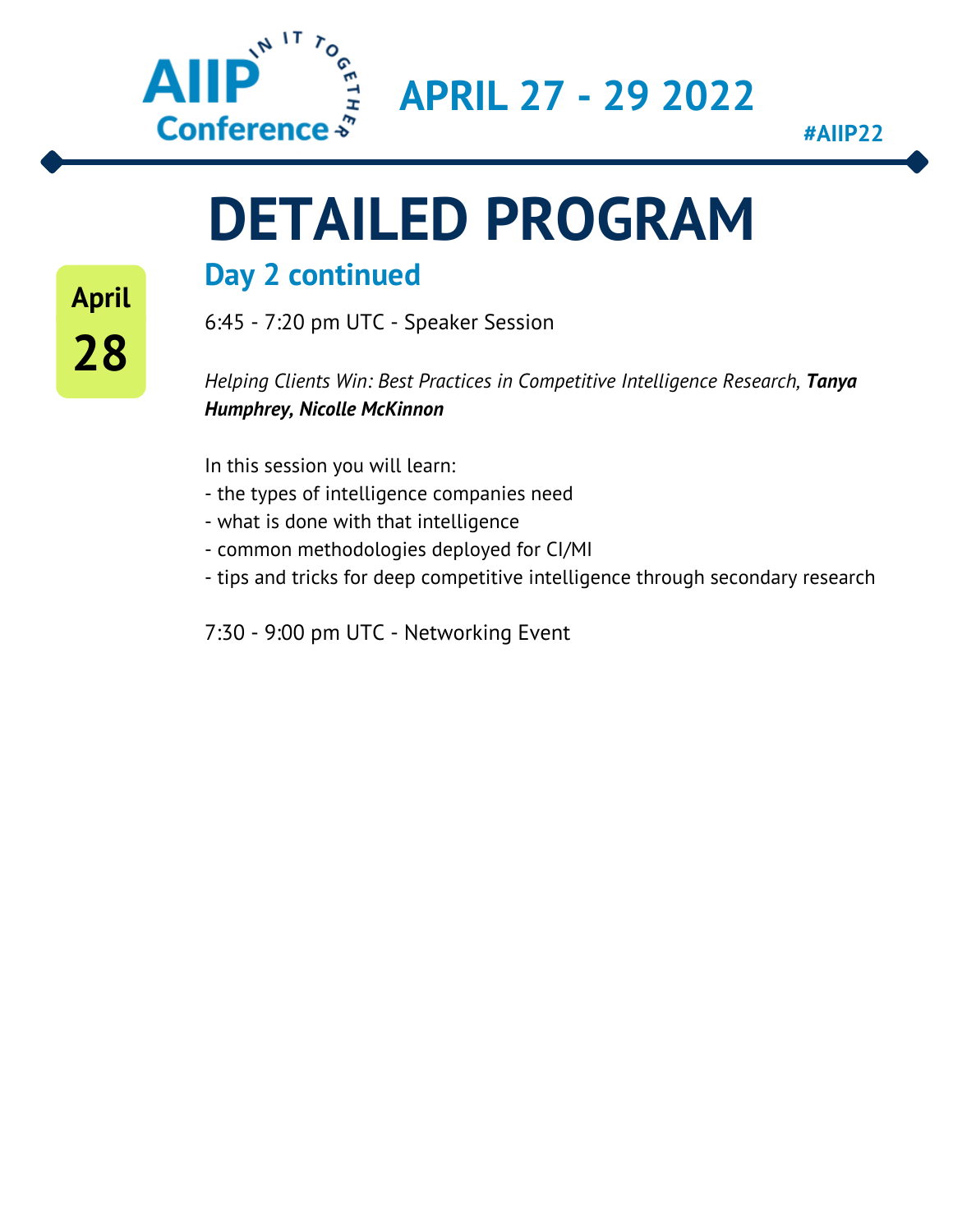

**#AIIP22**

## **DETAILED PROGRAM**

**April 29**

**Day 3**

**1:00 pm - 9:00 pm UTC**

1:00 - 1:50 pm UTC - Networking

2:00 - 2:50 pm UTC - Roger Summit Lecture Award, *Moving Beyond Hope,* **Jill Hurst-Wahl**

The founding of Dialog by Roger Summit issued in an era of innovation and hope for information professionals. In every information era, we hope for the cutting edge technologies that will propel us forward. However, what we need now are not new technical variations, but the development of an expanded community. To do that, we need to move beyond hope into action.

3:00 - 4:00 pm UTC - Networking

4:00 - 4:40 pm UTC - Speaker Session *Your Business Model: Finding What Works, Cindy Shamel, Deb Hunt*

In an interview format, Deb Hunt and Cindy Shamel will share experience in pivoting their businesses through part time, full time, and outside employment. They will also discuss possible exit strategies and points to consideration when it's time to close up shop.

4:40 - 5:30 pm UTC - Networking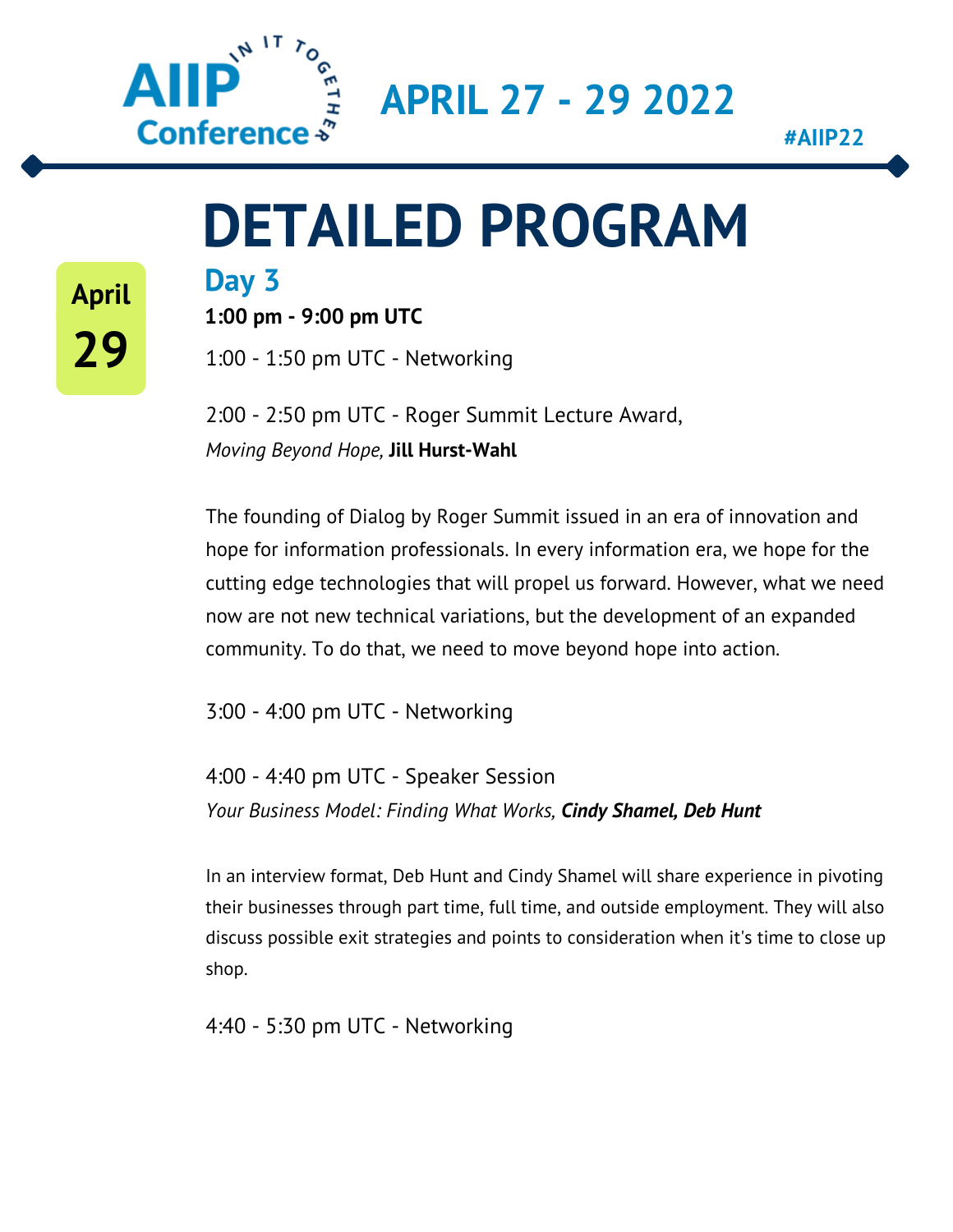

**#AIIP22**

# **DETAILED PROGRAM**

### **Day 3 Continued**

**April**

**29**

5:30 - 6:20 pm UTC - Speaker Session

*Strategic Business Intelligence Gathering, Dan Kramer*

Applying the principles, resources, and tactics of political opposition research to strategic business intelligence gathering for your corporate, legal, and nonprofit clients.

6:20 - 7:00 pm UTC - Networking

7:00 - 7:50 pm UTC - Speaker Session *Failure is the New Success, Janel Kinlaw*

Organizations and people are great at talking about their successes, but what about their failures? Failure can hold people and organizations back. But failure is also where valuable lessons can be learned, where change and growth can occur, and where a foundation for future success and resiliency can be laid. Learn from Janel Kinlaw on how she encountered, dealt with, and grew from past failures. Attendees will also have an opportunity to share their own experiences with failure and what they learned.

8:00 - 9:00 pm UTC - Closing Remarks and Sharing Key Takeaways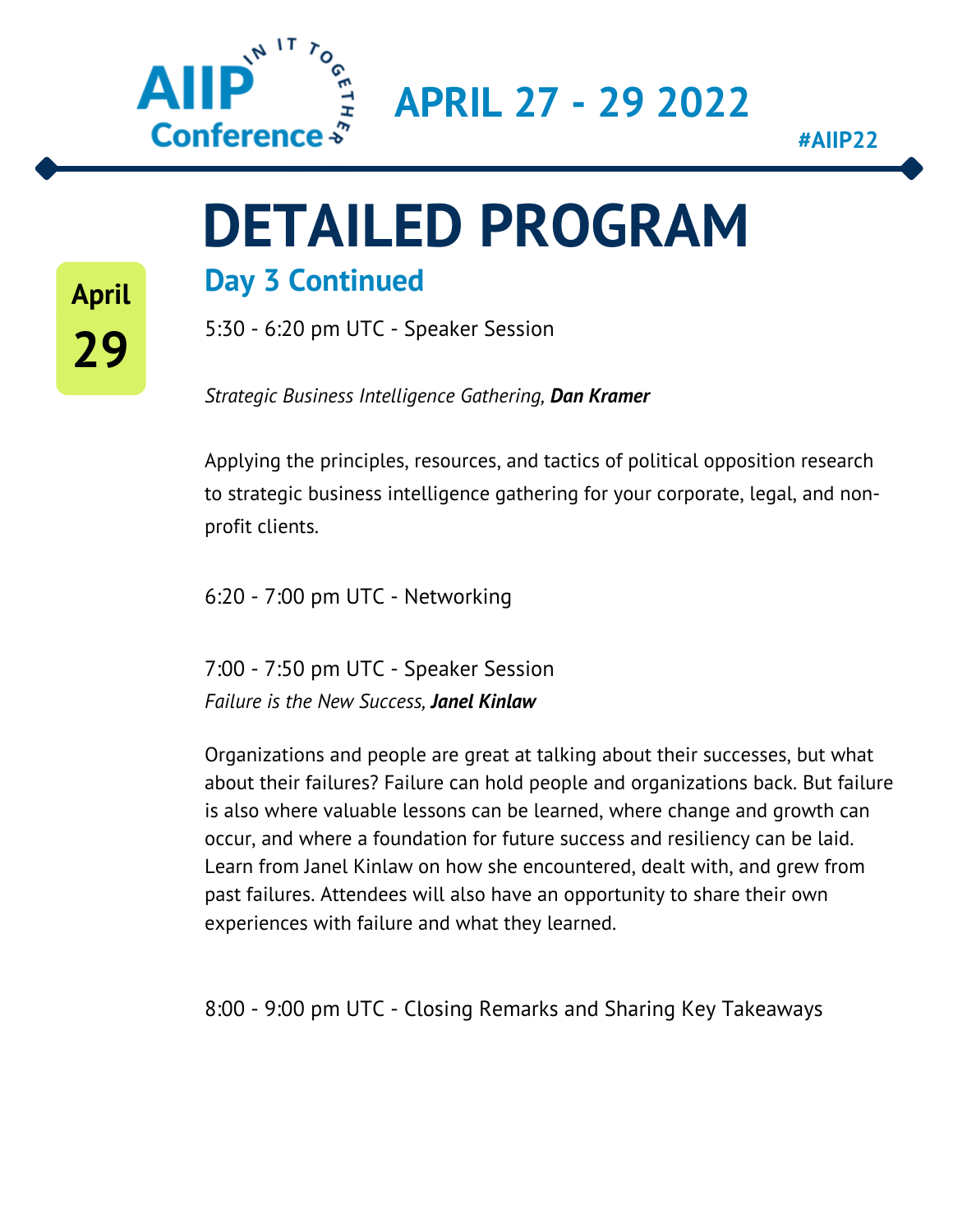

## **Available To Watch Any Time ON DEMAND CONTENT**

#### *Build a better checklist, Kelly Schrank*

Learn how using a comprehensive checklist created and updated for a specific task can help you differentiate workflows, systems, and activities; spell out style and formatting details, track your progress, document metrics, and give you a sense of completion and peace of mind.

#### *Helpful Tools When Working with Grey Literature, Celine Belanger*

How can we speedup and optimize the process of searching for and using information from grey literature sources? In the grey literature world, relevant information is scattered in different organizations websites and documents. The habitual database tools we infopros love, like controlled vocabulary or automatic downloading of articles and references, are not at our disposal. To produce a report based on grey literature a lot of time can be spent cutting & pasting text. As infopros, time is money so we must be creative and think outside the box to get our own tools to help us be more efficient. This presentation will uncover tools that can help us familiarize ourselves with the research question and the connected vocabulary, find relevant leads and sources, optimize the process of extracting the information from online documents or websites, take notes of our research process and the threads we followed.

#### *Self-publishing for Information Professionals, Birgit Bauer*

Digital printing in small numbers and Book on Demand programs make publishing a book affordable. At the same time many established publishers are faced with difficult conditions and an uncertain future and will not spend a lot of effort on unknown authors. The market has responded - even the Frankfurt Book Fair regularly dedicates a big exhibitors hall to self-publishing. Recommended by a friend, Birgit Bauer decided to take the risk, and publish her first research book. It has been available since November 2021. What are the highlights, what are the obstacles? Which costs are involved? Which extra efforts have to be factored in? How can a book be promoted and distributed? Birgit will share personal experiences of nearly half a year as an official book author and publishing company.